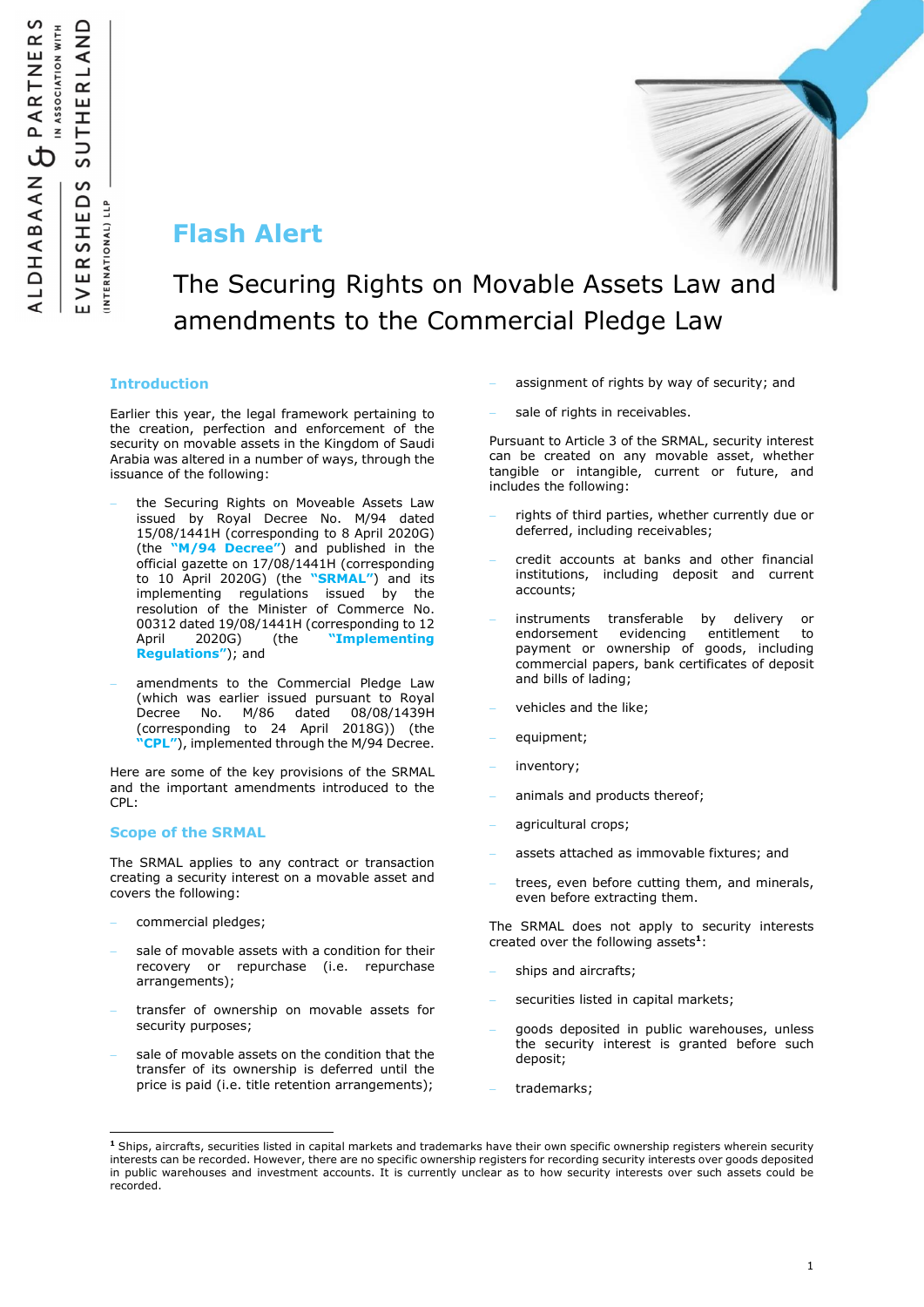- investment accounts; and
- assets which have specific ownership registers wherein security interests are recorded.

#### Creation of a security interest

For a security interest to be created under the SRMAL and in order to ensure its validity and enforceability amongst the parties, the following requirements of Article 6 of the SRMAL must be satisfied:

- the security interest is written<sup>2</sup>, either in a separate contract (i.e. a pledge or an assignment agreement) or in another contract (i.e. security clauses incorporated in a financing agreement);
- the security provider is entitled to create the relevant security interest;
- the secured obligation is described in a general or specific manner, including stipulation of the maximum secured amount;
- the secured asset is described in a general or specific manner that reasonably allows its identification. This can be a description indicating that the secured asset includes all of the security provider's property, or a specific or a generic category or type of the security provider's property; and
- the secured party performs, or commits to perform, its obligations in consideration of the secured obligation.

#### Perfection requirements

In order for a security interest to be perfected under the SRMAL, the relevant security interest should be registered with the URRMA (defined below) or possession (actual or constructive) of the secured assets should be transferred to the secured party.

Under the Implementing Regulations, security interest over certain assets can be perfected by way of transfer of possession only and registration of such security interest alone would not suffice. Such assets are:

- instruments transferable by delivery or endorsement;
- credit accounts at banks and other financial institutions, including deposit, current and saving accounts; and
- cash (excluding proceeds derived from security interest perfected under the SRMAL).

#### Registration of security interest

The SRMAL provides for the establishment of a new registry, the Unified Registry of Rights on Moveable Assets (the "URRMA"). The URRMA is currently operational and has superseded the previous registry, which was the Unified Register of Commercial Pledges (the "URCP") established under the CPL.

Security interest under the SRMAL is registered electronically by the secured party submitting an online application on the URRMA's website. Such application is required to include the following information:

- details of the security provider, including its / his or her name, identification, and Igama number or commercial registration number, as applicable;
- name, address and contact details of the secured party;
- description of the security interest as per the requirements of the SRMAL; and
- date of expiry of the registration.

#### Priority of security interest

Under the SRMAL, the security provider can create multiple security interests over the same secured asset<sup>3</sup>.

Article 19(2) of the SRMAL provides the following rules for determination of priority amongst the secured parties:

- a registered security interest will have priority over an unregistered security interest;
- a registered security interest will have priority over a security interest effective by transfer of possession;
- if there are several registered security interests, priority will be given to the secured party whose registration has occurred prior to the other(s);
- if there are several security interests effective by transfer of possession, priority will be given to the secured party whose possession has occurred prior to the other(s); and
- for security interests that were not perfected / registered, priority will be given to the secured party whose security interest was created prior to the other(s).

 2 We recommend that the security interest is written in Arabic or bilingual (Arabic and English) language for admissibility in evidence and ease of enforcement before the courts of the Kingdom of Saudi Arabia.

<sup>&</sup>lt;sup>3</sup> This is beneficial for both the security providers and the creditors / financiers. Security providers not having many types of assets but having enough cushion available in the limited types of assets they own, can create multiple security interests over such limited types of assets. The same way, creditors / financiers can utilize the limited types of assets owned by the security providers by taking multiple security interests thereon, subject to sufficient cushion being available in such assets.